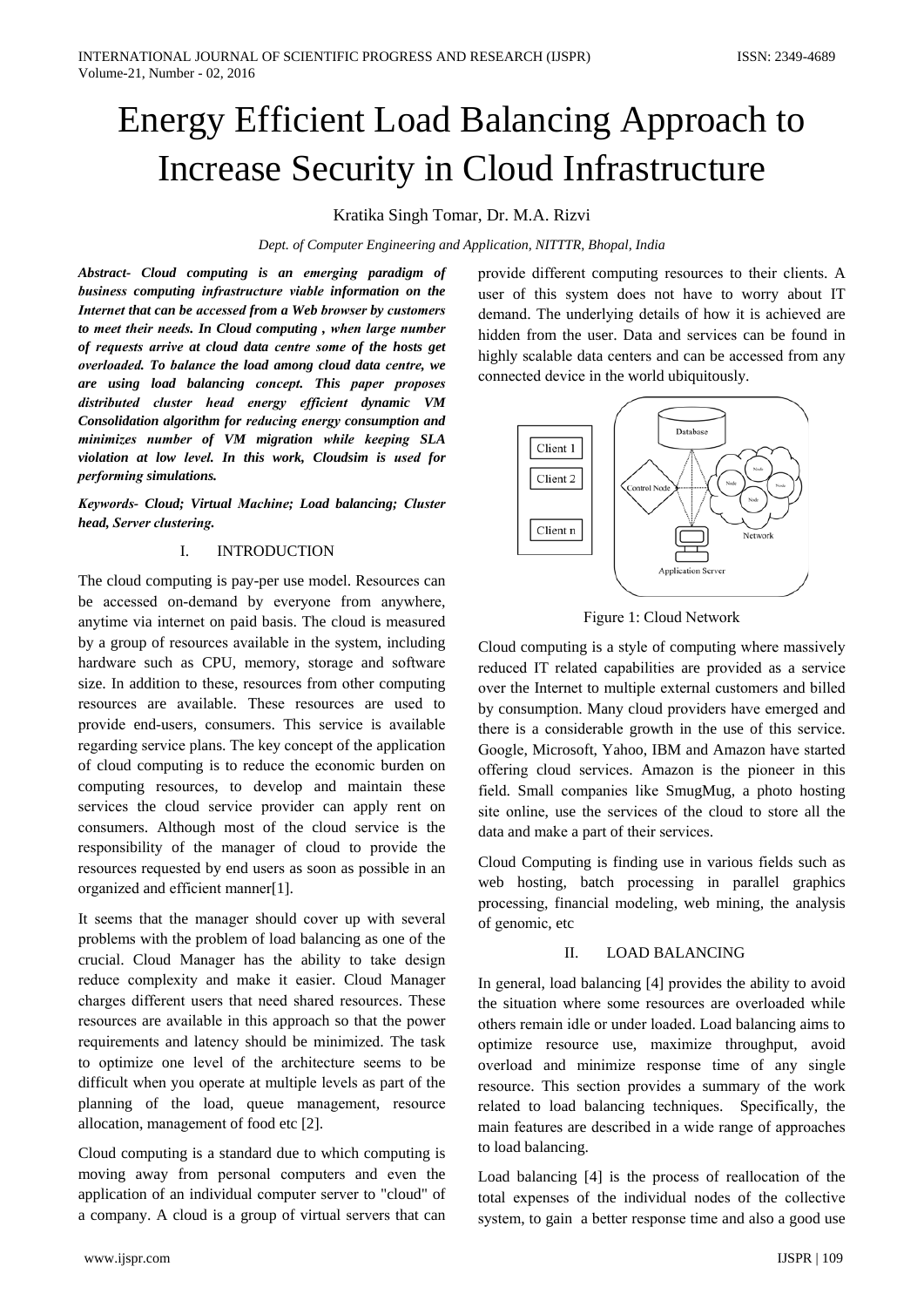of resources. Cloud computing is an Internet computing in which load balancing is one of the difficult tasks. Several methods are used to make a better system that affect the loads on nodes in a balanced way but due to network congestion, use of bandwidth, etc, problems occur. These problems are solved by some existing techniques. A load balancing algorithm does not consider the previous state of the system and dynamic in nature. It depends on the actual behavior of the system. There are several objectives related to load balancing to improve performance significantly, to maintain system stability, etc. According to the current state of the system, algorithms of load balancing can be classified into two types, which are static algorithms and dynamic. The static algorithm depends on the priori information of the system and does not depend on the current system. In the case of dynamic algorithm, this is based on the current system, and is more efficient than the static algorithm.

### **ENERGY EFFICIENT DYNAMIC VM** III. **CONSOLIDATION**

This paper proposes an Energy Efficient Dynamic VM Consolidation algorithm for reducing energy consumption and minimizes number of VM migration while keeping SLA violation at low level. In this technique, efficient allocation of requested virtual machine on the physical machine is done which minimizes the allocation time of VM and provide the efficient utilization of resources with load balancing and server consolidation techniques.



Figure 2: Frame Work for Proposed Scheme

The virtual machine manager passes the list of VMs to VM scheduler. Now there is problem of mapping the VM request to the physical machines in the cloud datacenter. VM scheduler select one VM from the VM list and allocate on the first satisfying physical host even if other hosts remain underloaded. Host list in data center maintain list of all host available in cloud data center. Host consists of multiple VM, to run multiple tasks at a time. Total VM resource allocation should not exceed the host capacity. Figure 3.1 below shows the model for virtual machine placement to host list present in the datacenter.

#### IV. METHODOLOGY

## A. Inter quartile Range (IQR) method for finding dynamic threshold

The inter quartile range (IQR) is an estimation of variability, based on isolating a data set into quartiles. It is the difference between the upper and lower quartile in a data set.

Steps for finding Inter quartile Range:

- Arrange the data set in increasing order.
- Find the median for the ordered set  $(O2)$ .
- Divide the data set into two halves.  $\bullet$
- Find the median for the first half of the ordered data set (Lower Ouartile O1).
- Find the median for the second half of the ordered data set (Upper Quartile Q3).
- $IQR = Upper$  Quartile Lower Quartile. Here data set describes set of the host utilization. We propose a method based on two threshold value, upper threshold and lower threshold. The median for the first half of the ordered data set (host utilization) s used to compute the lower threshold value, while median of second half of the ordered data set (host utilization) is used to compute the upper threshold value. This is shown in example as follows:

Let us assume the utilization of every host (in terms of percentage).

List of host utilization [23,65,10,75,50,84,15,30,90,12]

- After sorting [10, 12, 15, 23, 30, 50, 65, 75, 84, 90]
- Median =  $(30+50) / 2 = 40$
- First half [10, 12, 15, 23, 30], Second half [50, 65, 75, 84. 901 After selection of **VM**  $from$ VMmigrationList1 check best suitable host from Most Likely Over loaded Host List and if its utilization after allocation is greater than previous utilization on the host along with power after allocation (Power after Allocation) less than min Power then select this host for VM migration.

In algorithm 2, we replace host list by Most Likely Over loaded Host List which is defined as follows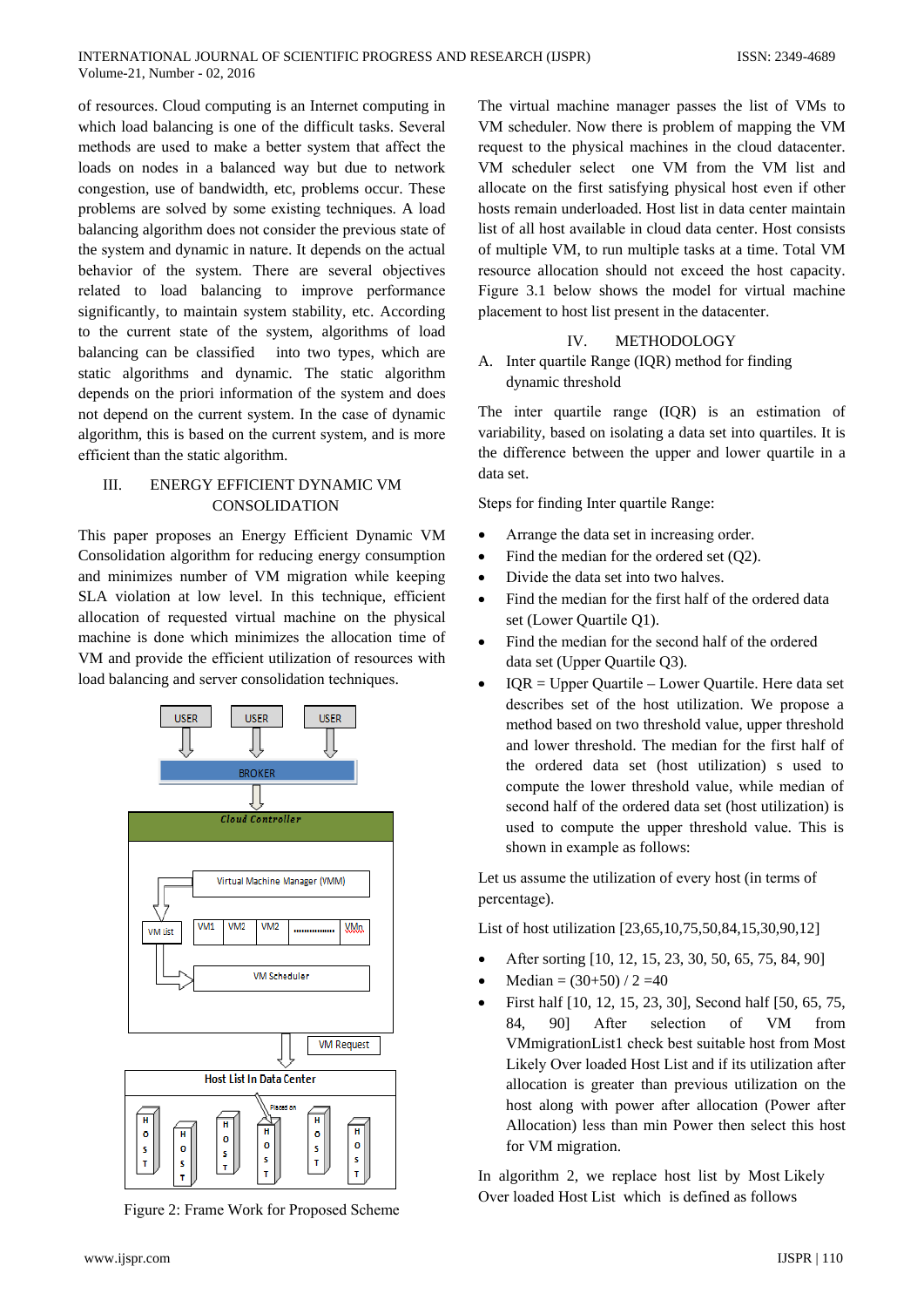Algorithm 1: VM placement algorithm for Overloaded Host

For each VM in VMmigrationList1

 $\{$ 

For each Host in Most Likely Over loaded Host List

 $\{$ 

If (this host is suitable for VM)

 $\{$ 

Calculate utilized After Allocation;

Calculate power After Allocation;

If ((utilized After Allocation > previous utilization on the host)

&& (Power after Allocation < min power))

Target  $Host = this Host$ 

```
\mathcal{E}
```

```
\mathbf{I}
```
Add (VM, Host) pair to Migration Map

Algorithm 2: For finding Most Likely Over loaded Host List

or each Host in descending order of capacity

 $\{$ 

If (lower Threshold < host Utilization < upper Threshold) Add (host) to Most Likely Over loaded Host List;

 $\mathcal{E}$ 

B. Under loaded host detection and server consolidation

In case of underutilization, energy wastage is more because servers typically need up to 70 % of their peak energy even at their low utilization level. So there is a need of VM migration technique which consolidates VM to the minimum number of servers for reducing energy consumption. Lower threshold is used to detect whether host is under loaded or not. Hst utilization is form eq. (1). If host utilization is less than lower threshold then it s considered as under loaded. Then all the VM of this host are selected to migrate to other host by applying server consolidation technique and this host is switched to idle mode [36].

In this algorithm, VM migration List (VMmigrationList2) contains all VMs from under loaded host then checks suitable least loaded host from Most Likely Under loaded Host List. Where "utilized After Allocation" means utilization after allocation, "previous Utilization on This Host" means preceding utilization on this host. Algorithm 3: VM placement algorithm for Under loaded Host For each VM in VMmigrationList2

# $\left\{ \right.$

 $\left\{ \right.$ 

For each Host in Most Likely Under loaded Host List  $\{$ 

If (this host is suitable for VM)

Calculate utilization After Allocation:

Calculate power After Allocation;

If ((utilization After Allocation > previous Utilization on This Host)

(power After Allocation < min power)) {

Target  $Host = this Host$ 

Add (VM, Host) pair to MigrationMap

```
∤
```
 $\mathcal{E}$ 

ļ

ļ

Apply the server consolidation

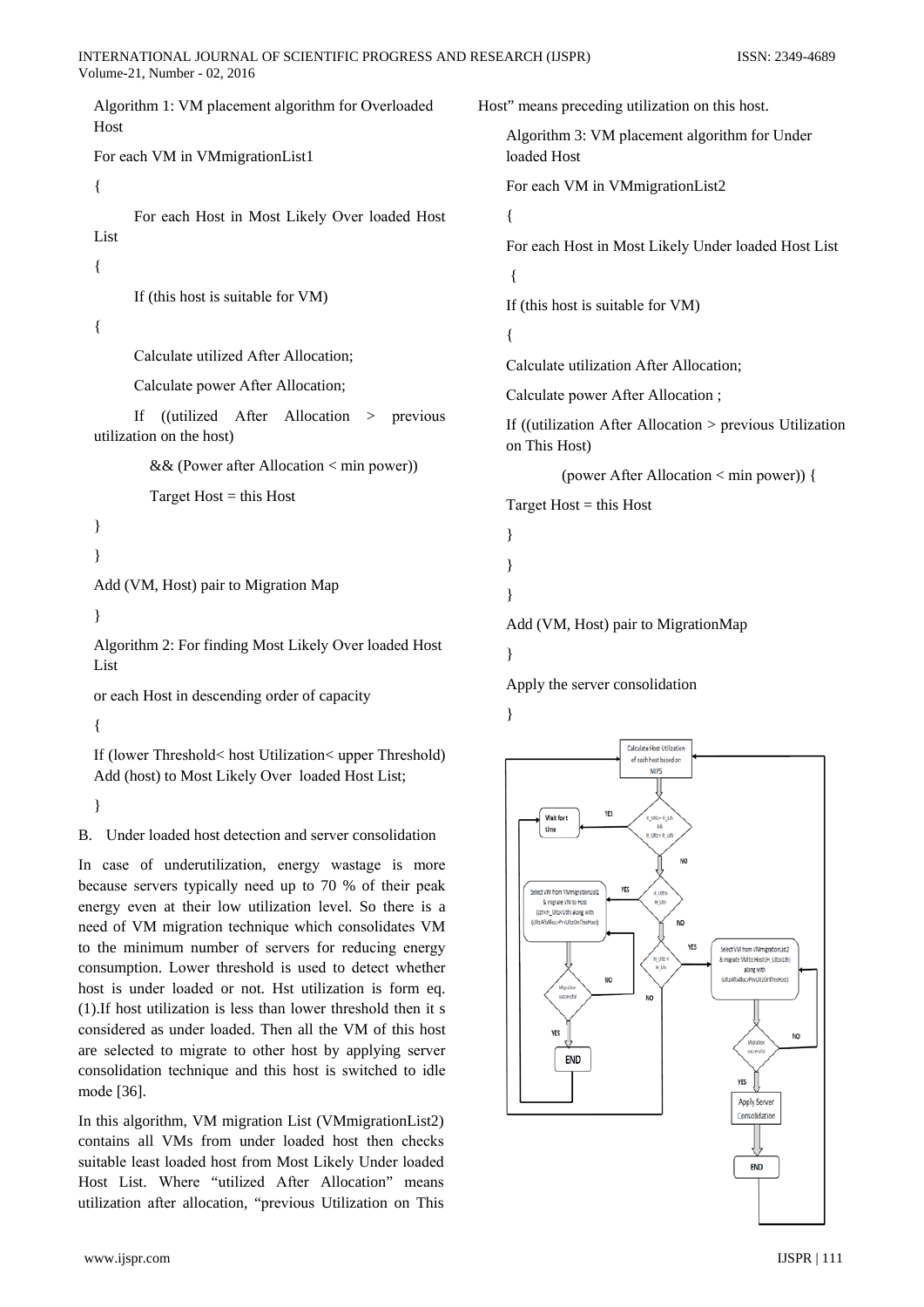Figure 3: Work flow of the VM Placement algorithm

In algorithm 4 we replace host list by Most Likely Under loaded Host List which is defined as follows

Algorithm 4: For finding Most Likely Under loaded **Host List** 

For each Host in data center

 $\left\{ \right.$ 

If (host Utilization < lower Threshold)

Add (host) to Most Likely Under loaded Host List;

 $\mathcal{E}$ 

### $V_{\cdot}$ **ENERGY EFFICIENT DYNAMIC VM** CONSOLIDATION: PROPOSED ALGORITHM

Input: VM migration List1. VM migration List 2. Most Likely Over loaded Host List, and Most Likely Under loaded Host List.

Output: VM Allocations to avoid SLA violation and reduce Energy consumption. For each Host in data centre  $\{$ 

Finding overloaded host {

If host is overloaded then

Select VM from VMmigrationList1 until host is overloaded

Placement of VM from over loaded host

(VM placement algorithm for Overloaded  $Host);$ 

 $\}$ 

Finding under loaded host {

If host is under loaded then

Select all VMs from this host

Add all VMs to VMmigrationList2

Placement of VM from under loaded host

(VM placement algorithm for Under loaded  $Host):$ 

 $\mathcal{E}$ 

**Break** 

 $\mathcal{E}$ 

The proposed algorithm finds overloaded hosts in first step then selects the virtual machine for migration from overloaded hosts and place this VM using VM placement algorithm for Overloaded Host. After load balancing, find an under loaded host and select all the virtual machines from that host. Place these VMs over least loaded host by using VM placement algorithm for Under loaded Host. To evaluate the performance of the proposed scheme, the CloudSim toolkit was used for simulation and forming of cloud computig environments and evaluation of resource prvisioning algorithm [37]. CloudSim is a new simulation for modeling, simulation, framework and experimentation of emerging Cloud computing infrastructures and application services. It provides built in java classes to simulate datacenter, host machine and various strategies. User can evaluate the new strategies (policies, scheduling algorithms, mapping and load balancing etc.) using these all above together. The classes of the libraries can be extended or replaced, new policies can be added and new scenarios for utilization can be coded [38].

#### VI. **EXPERIMENTAL RESULTS**

We have analyzed different scenarios by taking 10 hosts, 20 virtual machines and various numbers of tasks (cloudlets) i.e. load to evaluate the performance of proposed algorithm. It is essential to use workload traces from real system. In this simulation we have taken different work load. We have plotted different graphs based on different work load between two strategies, proposed method and the existing method (Static threshold based VM provisioning). The performance of the proposed approach is evaluated for various parameters (i.e. Energy Consumption, Number of VM migrations, Number of SLA violation and Average SLA violation). These results can vary according to the different environment setups.





Energy consmption is compared for proposed method and existing method as shown in figure 4 From graph we have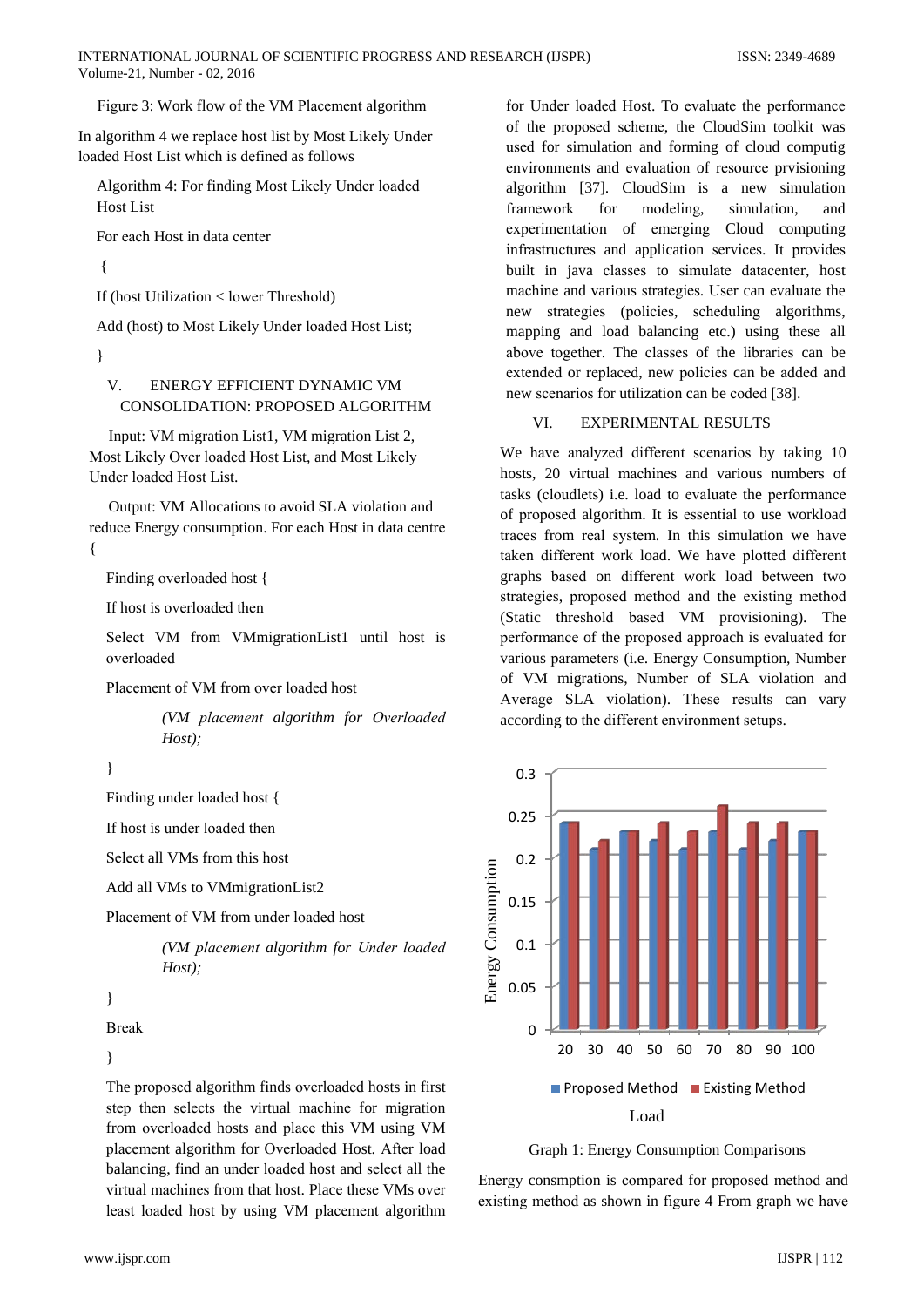analyzed that proposed method; consumes less energy than existing method.

Number of VM migrations is compared for proposed method and existing method in figure 5. From graph we have analyzed that proposed method; incurs less number of VM migrations than existing method.



Graph 2: Number of VM Migration comparisons



**Graph 3: SLA Violation Comparisons** 

Number of SLA violation is compared for proposed method and existing method figure 6. From graph we have analyzed that proposed method; incurs less number of SLA violations than the existing method.

Average SLA violation is compared for proposed method and existing method in figure 7. From graph we have analyzed that proposed method; incurs less Average SLA violations than the existing method.

The result shows that proposed method Energy Efficient

Dynamic VM Consolidation algorithm performs much better than existing method in all scenarios. For metric number of VM migrations, it gives less number of VM migrations as compared to existing method in all situations. Percentage of improvement in result



Graph 4: Average SLA Violation Comparisons

For metric Number of VM migrations is

Percentange of improvement

$$
= \left(\frac{(AvgMig_{old} - AvgMig_{new}) \times 100}{AvgMig_{old}}\right)\%
$$

where AvgMig<sub>old</sub> denotes average number of VM migrations for existing method, AvgMignew denotes average number of VM migration for proposed method. In case of number of VM migration the proposed method gives 30 percentage improvement over existing one. For every metric such as SLA violations, Energy consumption and Average SLA violation, the proposed method showed improvement compared to old method.

#### VII. **CONCLUSION**

In this research work, an Energy Efficient Dynamic VM Consolidation algorithm which not only minimizes number of VM migrations but also reduces both energy consumption and SLA violations is suggested. Given approach for VM placement incurs minimum overhead time for allocation in cloud computing including efficient resource utilization and load balancing of datacenter. In the VM scheduling model, the virtual machine migration is addressed which aims to provide the server consolidation for underutilized host and manage or balance the load for over loaded hosts.

The result shows better performance for every metric and efficient resource utilization of data centres. It is a critical task to make tradeoff between energy consumption and SLA violation. As far as number of VM migration and